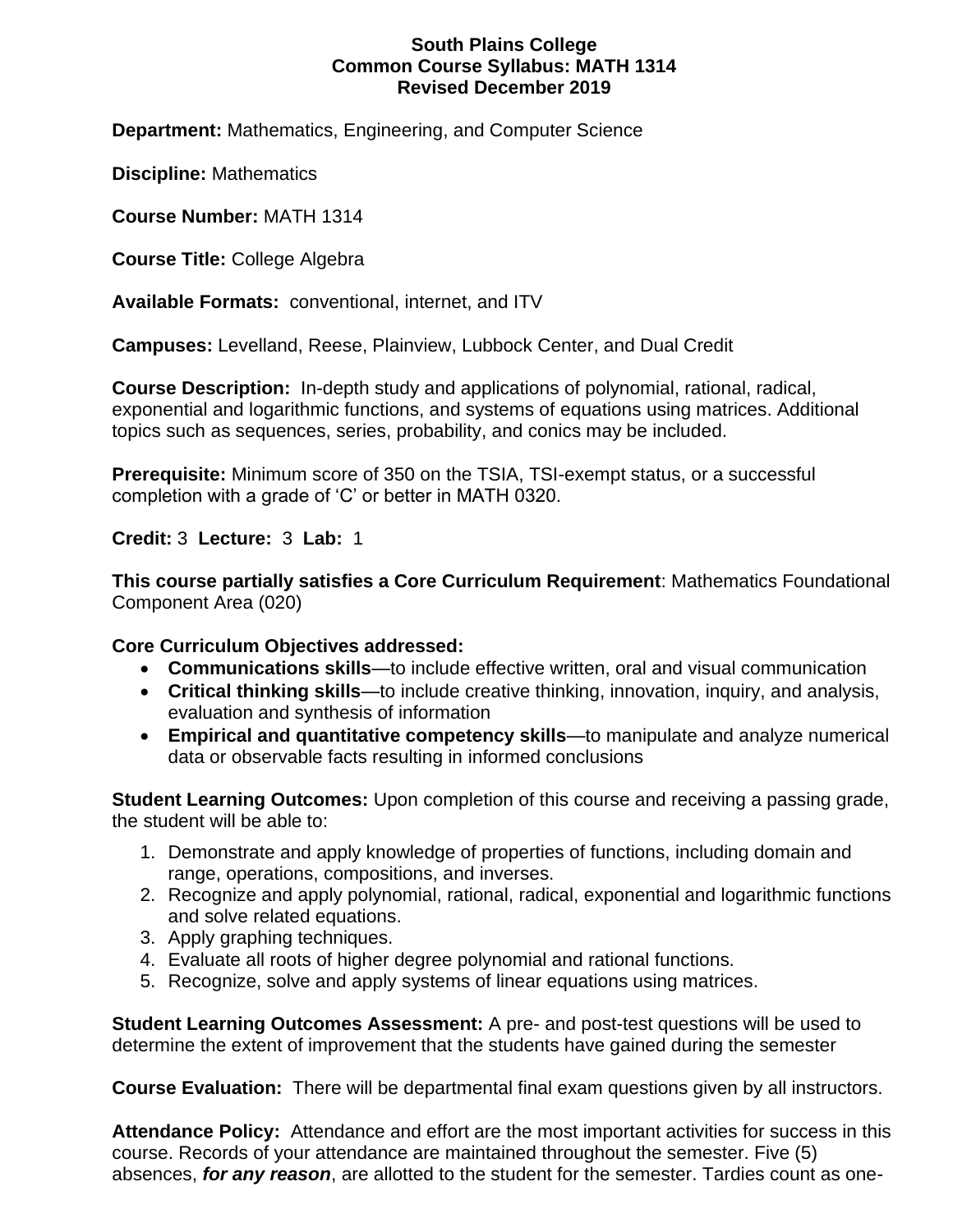half (1/2) of an absence. Tardies will be applied for consistently being late to class, as deemed by the instructor and leaving class early. If this number is exceeded, the instructor has the right to drop you with a grade of F or an X, depending on their discretion.

Plagiarism violations include, but are not limited to, the following:

- 1. Turning in a paper that has been purchased, borrowed, or downloaded from another student, an online term paper site, or a mail order term paper mill;
- 2. Cutting and pasting together information from books, articles, other papers, or online sites without providing proper documentation;
- 3. Using direct quotations (three or more words) from a source without showing them to be direct quotations and citing them; or
- 4. Missing in-text citations.

Cheating violations include, but are not limited to, the following:

- 1. Obtaining an examination by stealing or collusion;
- 2. Discovering the content of an examination before it is given;
- 3. Using an unauthorized source of information (notes, textbook, text messaging, internet, apps) during an examination, quiz, or homework assignment;
- 4. Entering an office or building to obtain an unfair advantage;
- 5. Taking an examination for another;
- 6. Altering grade records;
- 7. Copying another's work during an examination or on a homework assignment;
- 8. Rewriting another student's work in Peer Editing so that the writing is no longer the original student's;
- 9. Taking pictures of a test, test answers, or someone else's paper.

**Student Code of Conduct Policy**: Any successful learning experience requires mutual respect on the part of the student and the instructor. Neither instructor nor student should be subject to others' behavior that is rude, disruptive, intimidating, aggressive, or demeaning**.**  Student conduct that disrupts the learning process or is deemed disrespectful or threatening shall not be tolerated and may lead to disciplinary action and/or removal from class.

**Diversity Statement:** In this class, the teacher will establish and support an environment that values and nurtures individual and group differences and encourages engagement and interaction. Understanding and respecting multiple experiences and perspectives will serve to challenge and stimulate all of us to learn about others, about the larger world and about ourselves. By promoting diversity and intellectual exchange, we will not only mirror society as it is, but also model society as it should and can be.

**Disability Statement:** Students with disabilities, including but not limited to physical, psychiatric, or learning disabilities, who wish to request accommodations in this class should notify the Disability Services Office early in the semester so that the appropriate arrangements may be made. In accordance with federal law, a student requesting accommodations must provide acceptable documentation of his/her disability to the Disability Services Office. For more information, call or visit the Disability Services Office at Levelland (Student Health & Wellness Office) 806-716-2577, Reese Center (Building 8) 806-716-4675, or Plainview Center (Main Office) 806-716-4302 or 806-296-9611.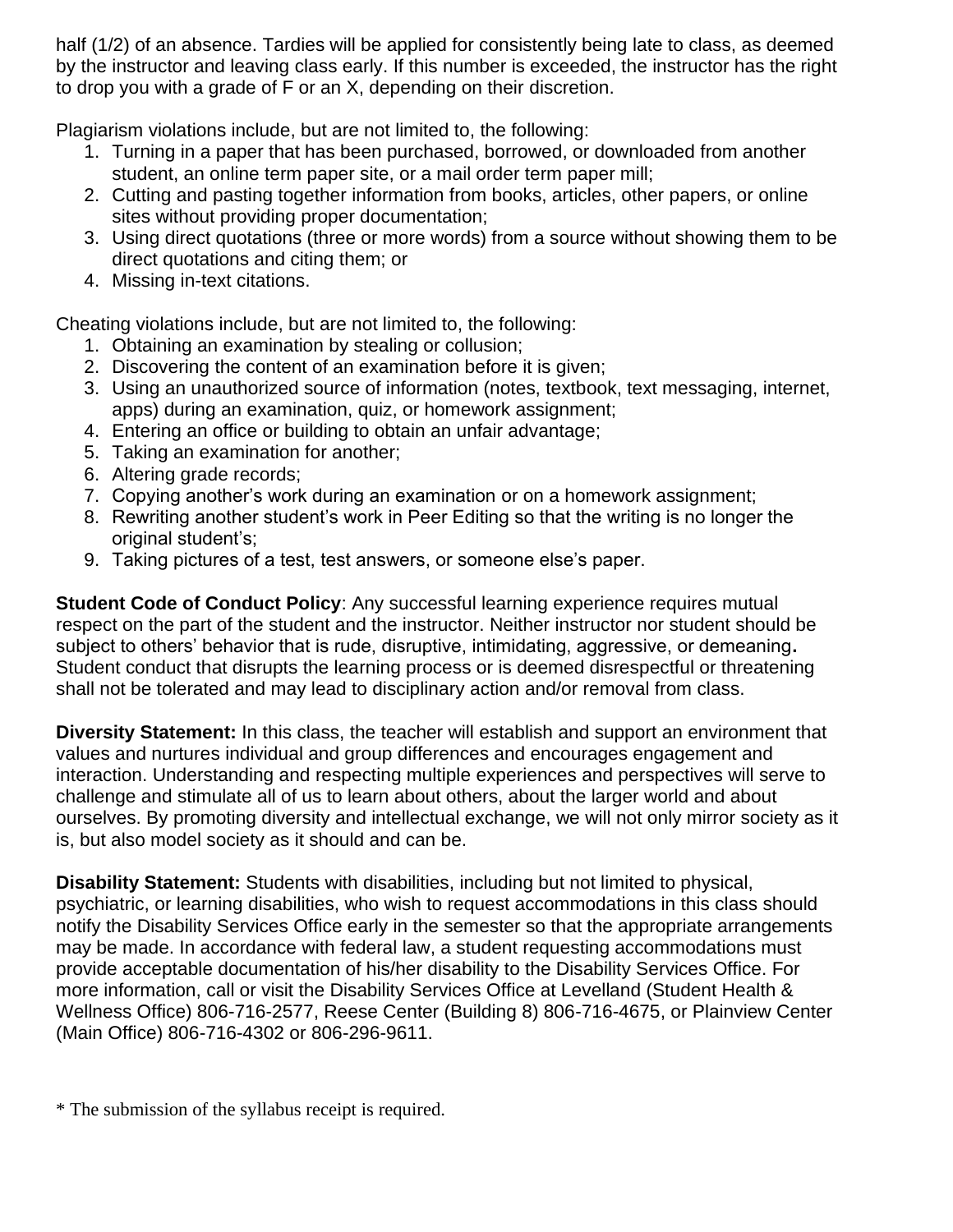**Nondiscrimination Policy:** South Plains College does not discriminate on the basis of race, color, national origin, sex, disability or age in its programs and activities. The following person has been designated to handle inquiries regarding the non-discrimination policies: Vice President for Student Affairs, South Plains College, 1401 College Avenue, Box 5, Levelland, TX 79336. Phone number 806-716-2360.

**Title IX Pregnancy Accommodations Statement:** If you are pregnant, or have given birth within six months, Under Title IX you have a right to reasonable accommodations to help continue your education. To [activate](http://www.southplainscollege.edu/employees/manualshandbooks/facultyhandbook/sec4.php) accommodations you must submit a Title IX pregnancy accommodations request, along with specific medical documentation, to the Director of Health and Wellness. Once approved, notification will be sent to the student and instructors. It is the student's responsibility to work with the instructor to arrange accommodations. Contact the Director of Health and Wellness at 806-716-2362 or [email](http://www.southplainscollege.edu/employees/manualshandbooks/facultyhandbook/sec4.php) [cgilster@southplainscollege.edu](mailto:cgilster@southplainscollege.edu) for assistance.

**Campus Concealed Carry**: Texas Senate Bill - 11 (Government Code 411.2031, et al.) authorizes the carrying of a concealed handgun in South Plains College buildings only by persons who have been issued and are in possession of a Texas License to Carry a Handgun. Qualified law enforcement officers or those who are otherwise authorized to carry a concealed handgun in the State of Texas are also permitted to do so. Pursuant to Penal Code (PC) 46.035 and South Plains College policy, license holders may not carry a concealed handgun in restricted locations. For a list of locations and Frequently Asked Questions, please refer to the Campus Carry page at: <http://www.southplainscollege.edu/campuscarry.php> Pursuant to PC 46.035, the open carrying of handguns is prohibited on all South Plains College campuses. Report violations to the College Police Department at 806-716-2396 or 9- 1-1.

**SPC Bookstore Price Match Guarantee Policy:** If you find a lower price on a textbook, the South Plains College bookstore will match that price. The difference will be given to the student on a bookstore gift certificate! The gift certificate can be spent on anything in the store.

If students have already purchased textbooks and then find a better price later, the South Plains College bookstore will price match through the first week of the semester. The student must have a copy of the receipt and the book has to be in stock at the competition at the time of the price match.

The South Plains College bookstore will happily price match BN.com & books on Amazon noted as *ships from and sold by Amazon.com*. Online marketplaces such as *Other Sellers* on Amazon, Amazon's Warehouse Deals, *fulfilled by* Amazon, BN.com Marketplace, and peer-topeer pricing are not eligible. They will price match the exact textbook, in the same edition and format, including all accompanying materials, like workbooks and CDs.

A textbook is only eligible for price match if it is in stock on a competitor's website at time of the price match request. Additional membership discounts and offers cannot be applied to the student's refund.

Price matching is only available on in-store purchases. Digital books, access codes sold via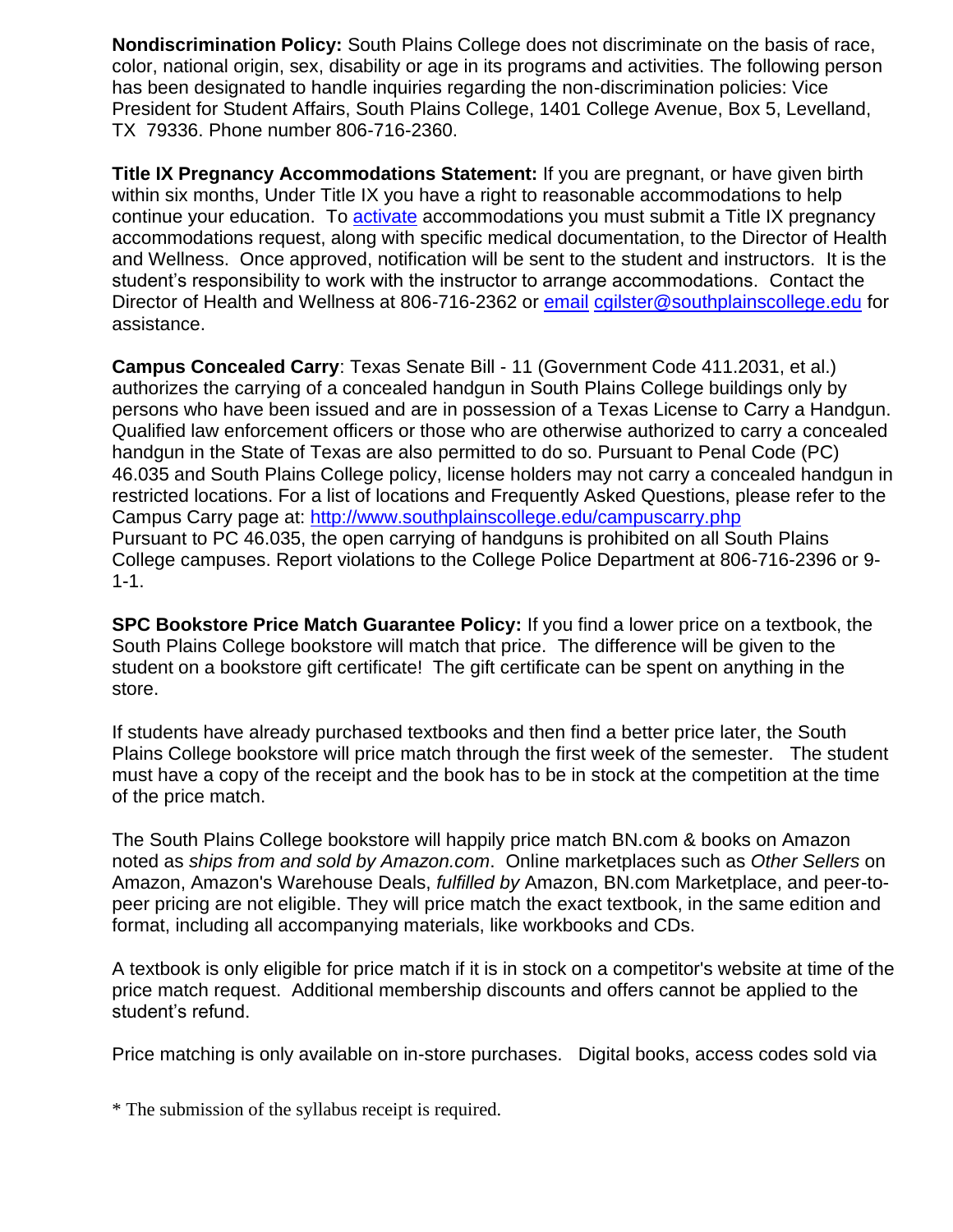publisher sites, rentals and special orders are not eligible. Only one price match per title per customer is allowed.

Note: The instructor reserves the right to modify the course syllabus and policies, as well as notify students of any changes, at any point during the semester.

## **South Plains College**

#### **Mathematics 1314 – College Algebra**

**Section:** 151, Online

**"Intelligence plus character – that is the goal of true education."** – Dr. Martin Luther King, Jr.

**"Hard work is required, but must also produce value." –** Norman Chaffee

**"True knowledge exists in knowing that you know nothing."** – Socrates

**"There is no end to education. It is not that you read a book, pass an examination, and finish with education. The whole of life, from the moment you are born to the moment you die, is a process of learning."** – Jiddu Krishnamurti

**"In the United States, we experience many freedoms. Two of these freedoms include the freedom to succeed and the freedom to fail. Which one will you choose?"** – Alan Worley

**Instructor:** Sheyleah V. Harris-Plant, Ph.D.

**Office:** Levelland Math Building 120

**School Mobile Phone:** (806) 478-2093

**Email:** [sharris@southplainscollege.edu;](mailto:sharris@southplainscollege.edu) Once class begins, all email should be sent via **Blackboard**

**Office Hours:** Setting an appointment of your convenience at [https://sharris-8.youcanbook.me](https://sharris-8.youcanbook.me/)

**Blackboard Website: [https://southplainscollege.blackboard.com](https://southplainscollege.blackboard.com/)**

This course is an online course, which means that you will access course information and correspond with me through the use of the Internet. The instructor uses Blackboard to deliver and manage this course. The user name and password should be the same as the MySPC and SPC email.

User name: first initial, last name, and last 4 digits of the Student ID

Password: Original CampusConnect Pin No. (found on SPC acceptance letter)

## **Required Materials:**

**1. MyMathLab Student Access Code for College Algebra 7th Edition by Blitzer**

This access code is available at either SPC Bookstore (Levelland campus or Reese Center) or online at:

[https://register.pearsoncmg.com/reg/buy/coursebuy.jsp;jsessionid=CerbB2tv4DJhmAHYcaWw](https://register.pearsoncmg.com/reg/buy/coursebuy.jsp%3Bjsessionid%3DCerbB2tv4DJhmAHYcaWwx9GAaV3Zdtq8ZOewnnIOR2UdjdYwK2sQ!-2110088019) [x9GAaV](https://register.pearsoncmg.com/reg/buy/coursebuy.jsp%3Bjsessionid%3DCerbB2tv4DJhmAHYcaWwx9GAaV3Zdtq8ZOewnnIOR2UdjdYwK2sQ!-2110088019) [3Zdtq8ZOewnnIOR2UdjdYwK2sQ!-2110088019.](https://register.pearsoncmg.com/reg/buy/coursebuy.jsp%3Bjsessionid%3DCerbB2tv4DJhmAHYcaWwx9GAaV3Zdtq8ZOewnnIOR2UdjdYwK2sQ!-2110088019)

Do not use this link if you plan to purchase a hard-copy textbook. Before you purchase a hardcopy textbook, please know that the entire textbook (including answers to the odd-numbered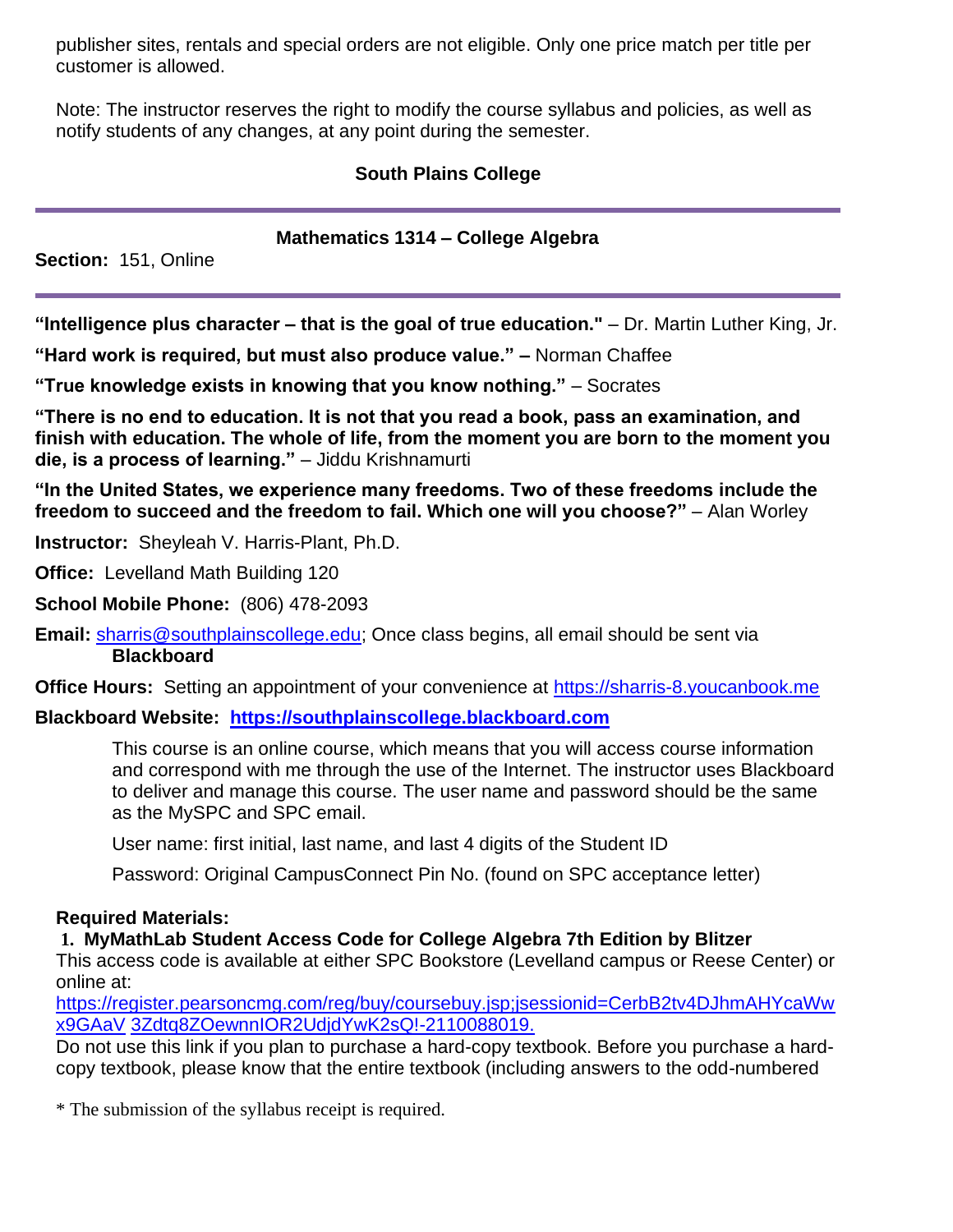#### Summer 1 2020 Page 4

exercises) is available via **MyMathLab (MML)**. This means that you can opt NOT to purchase a hard copy of the textbook and purchase only the **Student Access Code**. Many of you prefer to have a textbook in hand, so please read the textbook information under **Optional Materials**  before you purchase.

#### **2. Calculator**

You will need a calculator for this course. It can be a scientific or graphing calculator. If you choose to buy a graphing calculator, I recommend the TI-83, TI-83 Plus, TI-84 Plus, or TI-84 Plus Silver Edition.

The following TI graphing calculator models are not allowed in this class: TI-Nspire, TI-89, TI-92

#### **3. Webcam**

South Plains College is using Proctorio, an online proctoring tool. We will be using it in this course during quizzes and exams. Proctorio requires students to have a webcam. If the computer you will be using does not have a webcam, you will need to purchase one.

I encourage you to register for this class immediately in MyMathLab. You can use temporary access for free for 14 days before having to purchase. Using the temporary access is a good idea in case you decide to drop the course before the free access period is over. Once you buy the Student Access Code, you will not be able to return it! Class begins on 1 June 2020. This means that you should be ready to do math on 1 June 2020.

## **Things You Need in Order to Register in MyMathLab**

- Blackboard Log-In Information (the MML will be integrated into Blackboard). Click on the link named MyLab Math in Blackboard.
- Student Access Code (will be needed before the 14 day free access runs out)

Once you have logged in and accessed your course, the first order of business is to do the **Browser Check**. This wizard will test for and install the required plug-ins so that **MyMathLab**  works properly on your computer. You must do the **Browser Check** on every computer on which you plan to use **MyMathLab**.

## **Optional Materials**

## **Hard Copy of College Algebra 7th Edition by Robert Blitzer**

This textbook is available in multimedia e-form as a part of **MyMathLab**. If you prefer to own a hard copy, please purchase a textbook containing a **MyMathLab Student Access Code**. If you order books online to purchase or rent, double-check that the **MyMathLab Code** is included.

## **Academic Integrity**

The attempt of any student to present as his or her own any work which he or she has not honestly performed is regarded by the faculty and administration as a serious offense and renders the offender liable to serious consequences, possibly suspension. For more detail, see "Academic Integrity" and "Student Conduct" in the South Plains College General Catalog. You are expected to work alone on all quizzes and tests. You are not allowed to use any electronic device other than your calculator during a quiz or test. If you choose to cheat, you will be withdrawn immediately from this class with a grade of "F."

## **Computer Issues**

\* The submission of the syllabus receipt is required. If your personal computer becomes "disabled," there are open computer labs on the Lubbock, Levelland, and Reese campuses that you may use to access Online College Algebra. Please remember that it is your responsibility to have a back-up plan in case your computer goes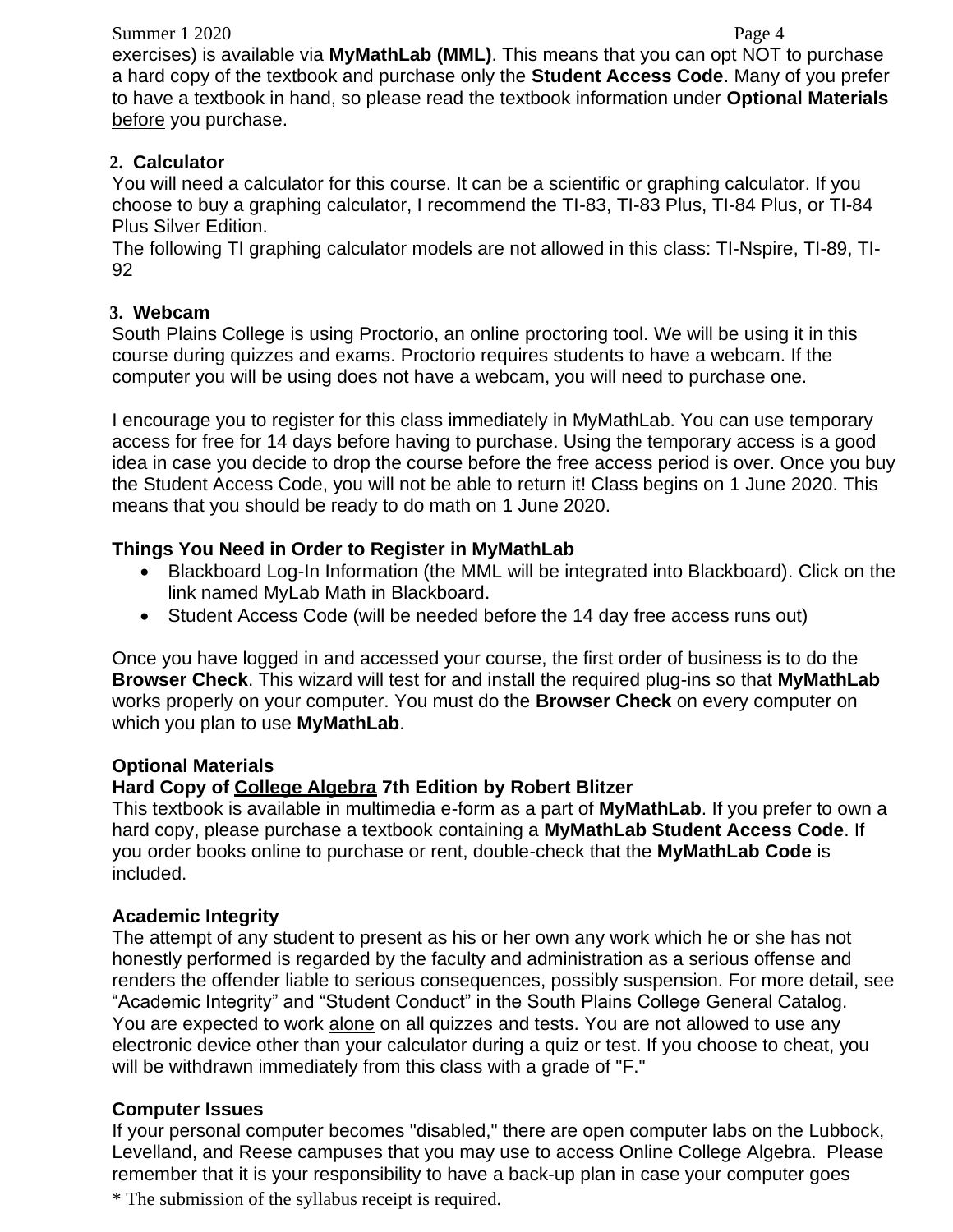#### Summer 1 2020 Page 5

down. Please have this plan in place now and do not wait until it is a crisis situation. Quiz and/or homework deadlines will not be altered if you have computer problems.

# **Homework**

Graded homework assignments for each section of the course are located in **Required Homework** on **MyMathLab**. Even though you will be entering answers online, you should work out the problems on paper in an organized manner. This will help you be prepared for quizzes and tests. Also, you can use the homework problems on paper as reference during quizzes.

Online homework can be submitted multiple times until the assignment deadline. If you miss a question, please redo that question by clicking the Similar Exercise button until you succeed. You should settle for nothing less than 100% on each online homework assignment. After each homework session, click the **Save** button to insure that your score is saved correctly. Check the **Course Calendar** in **Blackboard** for each homework's deadline. There is an orientation homework assignment due Thursday, July 9 by 11:59 pm to help you learn how to enter answers in MML.

Orientation Homework Assignment Unit 1 Homework Assignments: 1.1, 1.2, 1.4, 1.5, 1.6, 1.7 Unit 2 Homework Assignments: 2.1, 2.2, 2.3, 2.4, 2.5, 2.6, 2.7, 2.8 Unit 3 Homework Assignments: 3.1, 3.2, 3.3, 3.4, 3.5, 3.6 Unit 4 Homework Assignments: 4.1, 4.2, 4.3, 4.4 Unit 5 Homework Assignments: 5.1, 5.2, 6.1, 6.5

## **Quizzes**

There will be a quiz over each unit and will be proctored by Proctorio. All four quizzes are administered online via **MyMathLab**. However, you will work the problems out on paper, scan your work, and upload it to Blackboard right after you submit the quiz. If you do not have a scanner, there are mobile apps named "scannable", "Cam Scanner", and "One Drive" that you can try. I need to receive all pages of your work in one pdf file within 30 minutes after you submit the quiz. If I do not receive your work within 30 minutes, you may receive a 0 on the quiz. If your answers on MML are correct, but your work is not correct, you will not receive credit for those problems. To access a quiz, choose **Required Quizzes** from the course menu. You will have 2 hours to complete each quiz. Quizzes must be taken in one sitting. Make sure you have 2 uninterrupted hours. You will not be able to access assignments or the book in MyMathLab during the quiz. You are not allowed to use any electronic devices during quizzes!. Check the **Course Calendar** for quiz deadlines. **These deadlines are non- negotiable**.

# **Quiz Study Guides**

An outline of quiz contents can be found in the **Unit Study Guides** provided in each **Unit** in **Blackboard**. Look over the study guide before beginning each unit. Once you have completed all homework assignments for a unit, go back to the study guide, and use it to help prepare for the quiz.

# **Test-Taking**

The midterm and final will be paper-pencil exams and will be proctored by Proctorio and administered online via **MyMathLab**. You will have 2 hours to complete the midterm and 2 hours to complete the final. You will be allowed one 8.5 inch x 11 inch sheet of paper with notes on front and back and a calculator (not a TI-Nspire, TI-89, or TI-92). You will not be allowed cell phones, smart watches, or any other electronic devices. However, you will work the problems out on paper, scan your work, and upload it to Blackboard right after you submit the quiz. If you do not have a scanner, there are mobile apps named "scannable", "Cam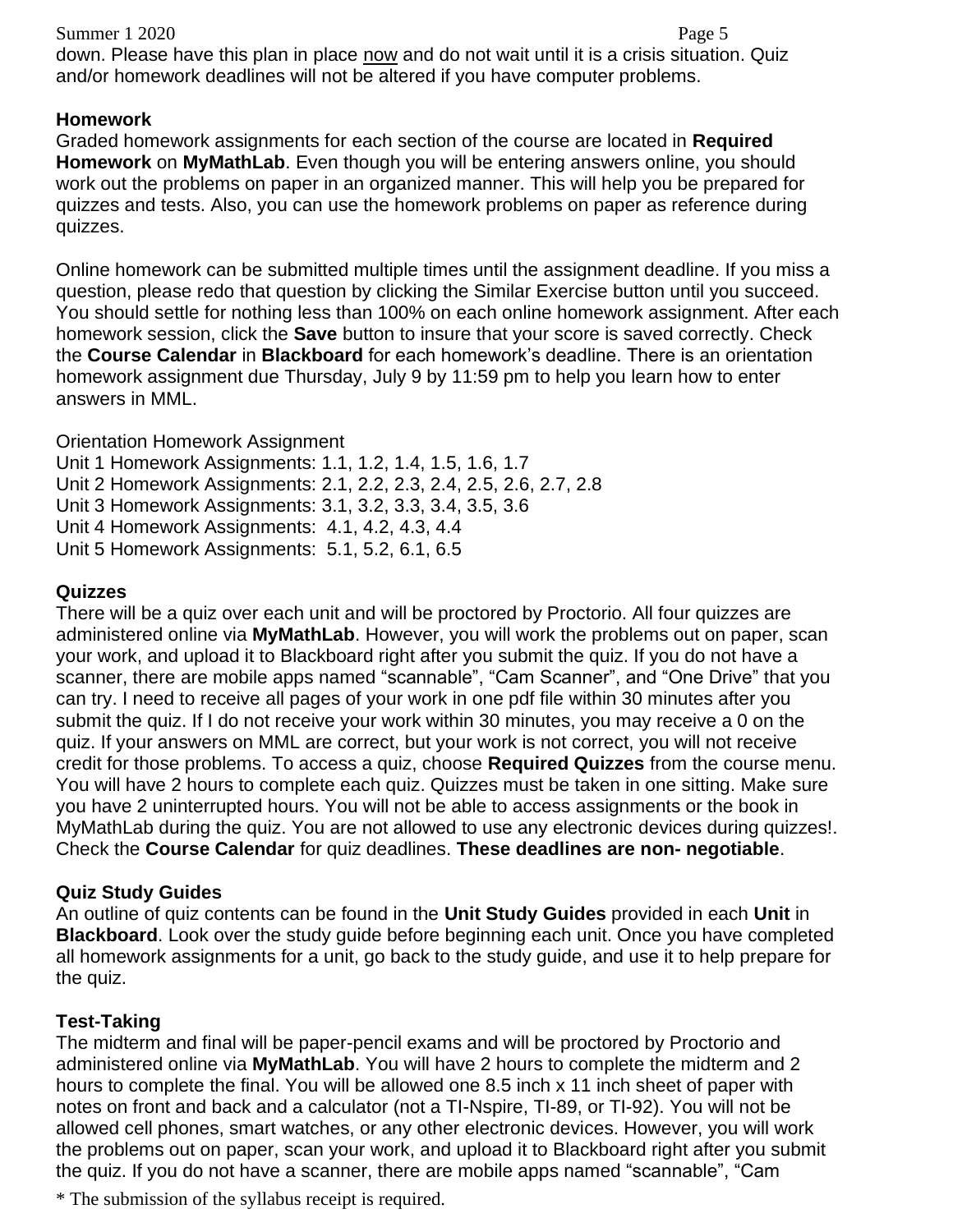Summer 1 2020 Page 6

Scanner", and "One Drive" that you can try. I need to receive all pages of your work in one pdf file within 30 minutes after you submit the exam. If I do not receive your work within 30 minutes, you may receive a 0 on the exam. If your answers on MML are correct, but your work is not correct, you will not receive credit for those problems. Check the **Course Calendar** for quiz deadlines. **These deadlines are non- negotiable**.

Midterm – covers Units 1 and 2 – Study Quiz 1 and Quiz 2 – July 24 Final – covers Units 3, 4, and 5 – Study Quiz 3, Quiz 4, and Quiz 5 – August 12

## **Attendance Policy**

You are expected to actively participate in this class weekly. Attendance is monitored through the completion of assignments. If you miss 6 assignments or you miss the midterm, the instructor may withdraw you from the course with a grade of X. Just logging in does not keep you compliant. You must be turning in work!

#### **Withdrawal**

Expect to be administratively withdrawn from this class with an X for either of the following reasons:

- 1. you fail to submit six assignments
- 2. you fail to take the midterm

If you wish to withdraw yourself from this class for any reason, you must initiate the appropriate steps on your own. Please email [registrar@southplainscollege.edu](mailto:registrar@southplainscollege.edu) *from your SPC email* with the following information:

- 1. Full Name
- 2. Birthdate
- 3. Student ID
- 4. If they are Dropping a class or Withdrawing from all classes
- 5. Course(s)

## **E-Mail throughout the Course**

Any questions or comments should be sent using **Blackboard** email. Please check your **Blackboard**

email *daily* for class reminders and announcements. If the instructor request a reply email from you, please reply promptly. Because **Blackboard** is limited in its ability to handle math symbols easily, the instructor will reply to your math questions in pdf form using an attachment in **Blackboard** email.

## **Response Times**

The instructor will do their best to respond to your email within 24 hours of receipt. Please do not wait until the last minute to do homework or to ask questions before a quiz or test.

## **Disclaimer**

To successfully complete the course objectives, the students must already be prepared to factor algebraic expressions, reduce, add, subtract, multiply, divide, and simplify rational expressions, and simplify, add, subtract, multiply and divide exponential and radical expressions.

## **Final Grading Policy**

All grades are rounded from the tenths place. Upon the submission of grades at the end of the semester, **ALL GRADES ARE FINAL!**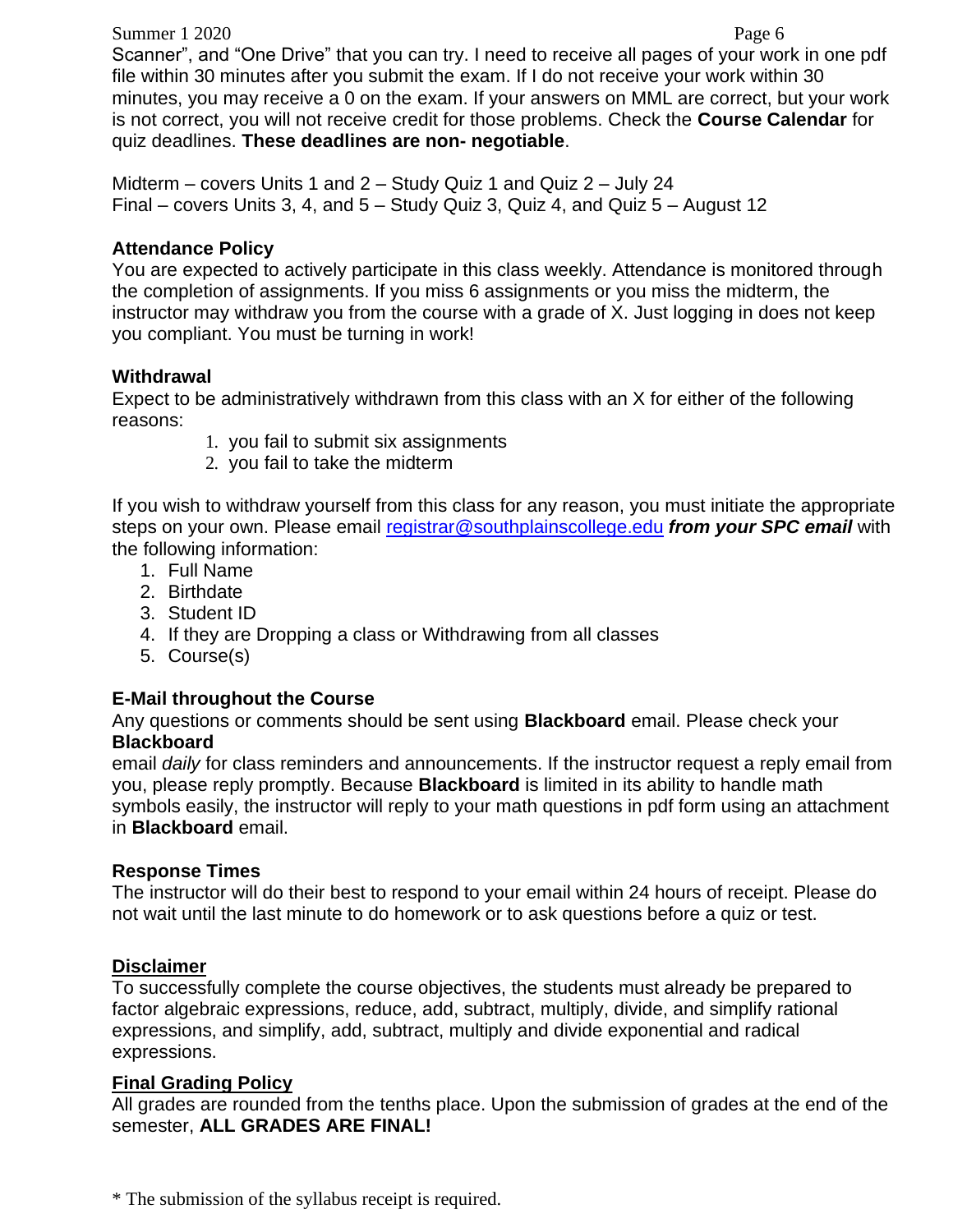# Summer 1 2020 Page 7 79.5 to 89.4 B Quiz Average 59.4 to 0 F

**Grading Scale Assignment Weights** 89.5 to 100 A Homework Average 10%<br>79.5 to 89.4 B Quiz Average 40% 69.5 to 79.4 C Midterm 25% 59.5 to 69.4 D Final 25%

You may access your grades at any time during the course on Blackboard by clicking on the Grade Book Link. I will not be using the MyMath Lab gradebook. If you have an assignment that says past due, that assignment has not been included in calculating the overall average. Once I submit a zero for the assignment, then it will be included in the average. The column titled "Overall Score" is your average. Work hard throughout the summer session!

Do not ask for extra points at the end of the course. You must *earn* all points that you receive.

## **Resources**

- Me Please don't be afraid to ask me for help. I should be your first "line of defense" not your "last resort." Please send email through **Blackboard**. You can also call or visit me during my office hours.
- **MyMathLab**  This program contains infinite practice problems (with step-by-step help), tracked tutorial exercises, review exercises, practice tests, and an interactive multimedia textbook. Take advantage of all the excellent tools that **MyMathLab** provides!
- **Peer Tutors** Peer tutors are available for free to any SPC student. Every South Plains College campus has peer tutors available. As soon as math tutors are scheduled, I will post the information in the Peer Tutors link in **Blackboard**.

# **Technical Support**

**Blackboard**: Student support is available by emailing [blackboard@southplainscollege.edu](mailto:blackboard@southplainscollege.edu)  or calling 716- 2180. When emailing a request for help, include your full name, course(s) enrolled in, name of instructor(s) and a phone number where you can be reached. There are Blackboard video tutorials available at [http://ondemand.blackboard.com/students.htm.](http://ondemand.blackboard.com/students.htm)  You can also get to these videos by logging into Blackboard and clicking "Videos for Students" in the On Demand Help box.

**MyMathLab**:<http://pearsonmylabandmastering.com/students/support> You can email or chat online. The chat online is the fastest way to reach them.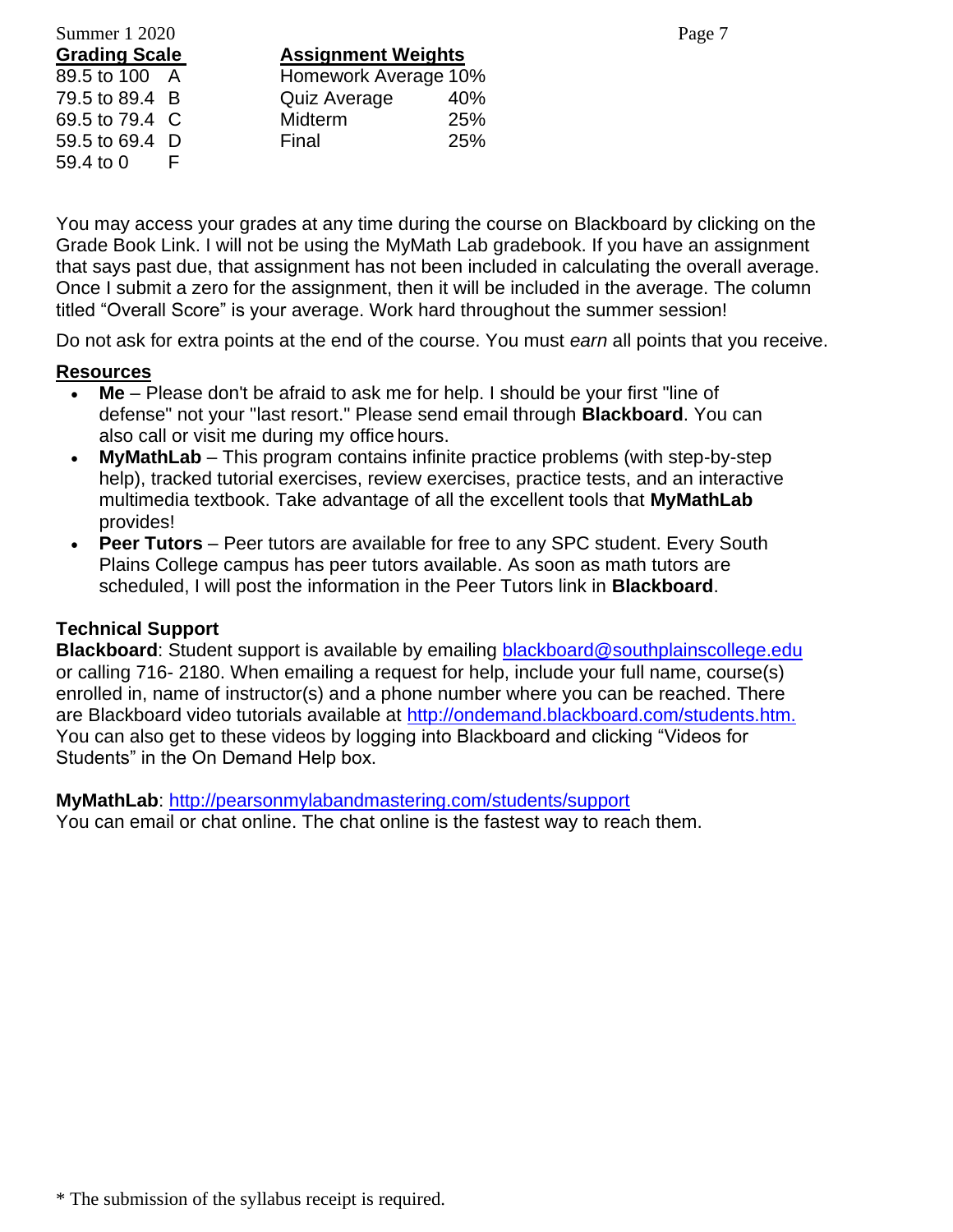## **Course Calendar - Summer II 2020**

This calendar is designed to help you stay on track and manage your time. I typed the section numbers in the calendar to give you a plan to follow. However, as long as you meet the deadlines, you do not have to complete all the sections on the day it is listed. You may need to use Saturdays to catch up or get ahead. All deadlines are firm and non-negotiable. You will have two hours to complete each quiz, the midterm, and the final. More details about the assignments are found in the syllabus. Excellent time management is critical to successful course completion!

| <b>Sunday</b>                 | <b>Monday</b>                                              | <b>Tuesday</b>                                          | Wednesday                                                                   | <b>Thursday</b>                                                                     | <b>Friday</b>                                              |
|-------------------------------|------------------------------------------------------------|---------------------------------------------------------|-----------------------------------------------------------------------------|-------------------------------------------------------------------------------------|------------------------------------------------------------|
|                               |                                                            |                                                         | July 8<br><b>Sections</b><br>1.1 & 8 & 1.2<br>Day One<br><b>Checklist</b>   | July 9<br><b>Sections</b><br>1.2 & 1.4<br><b>Orientation</b><br><b>Homework Due</b> | July 10<br>Section 1.5                                     |
| July 12                       | July13                                                     | July 14                                                 | July 15                                                                     | July 16                                                                             | July 17                                                    |
| Section 1.6                   | Section 1.7<br>Unit 1<br><b>Homework Due</b><br>$11:59$ pm | <b>Quiz 1 Deadline</b><br>$11:59$ pm                    | Section 2.1                                                                 | Section 2.2                                                                         | <b>Sections</b><br>2.3 & 2.4                               |
| July 19                       | July 20                                                    | July 21                                                 | July 22                                                                     | July 23                                                                             | July 24                                                    |
|                               | Section 2.5                                                | Section 2.6                                             | <b>Sections</b><br>2.7 & 2.8<br>Unit 2<br><b>Homework Due</b><br>$11:59$ pm | Quiz 2 Deadline<br>$11:59$ pm<br>Study for<br>Midterm                               | <b>Midterm</b><br>Opens at 12:01am<br>Closes at 11:59pm    |
| July 26                       | July 27                                                    | July 28                                                 | July 29                                                                     | July 30                                                                             | July 31                                                    |
|                               | <b>Sections</b><br>3.1 & 3.2                               | <b>Sections</b><br>3.3 & 3.4                            | Section 3.5<br>Last Day to<br><b>Drop</b>                                   | Section 3.6<br>Unit 3<br><b>Homework Due</b><br>$11:59$ pm                          | Quiz 3 Deadline<br>$11:59$ pm                              |
| August 2                      | August 3                                                   | August 4                                                | August 5                                                                    | August 6                                                                            | August 7                                                   |
| <b>Sections</b><br>4.1 & 4.2  | <b>Sections</b><br>4.3 & 4.4                               | Unit 4<br><b>Homework Due</b><br>11:59 <sub>pm</sub>    | <b>Sections</b><br>5.1 & 5.2                                                | Section 6.1                                                                         | Section 6.5<br>Unit 5<br><b>Homework Due</b><br>$11:59$ pm |
| August 9                      | August 10                                                  | August 11                                               | August 12                                                                   |                                                                                     |                                                            |
| Quiz 4 Deadline<br>$11:59$ pm | Study for Final                                            | Study for Final<br>Final opens at<br>1:00 <sub>pm</sub> | <b>Final Exam</b><br>Closes at 1:00pm                                       |                                                                                     |                                                            |